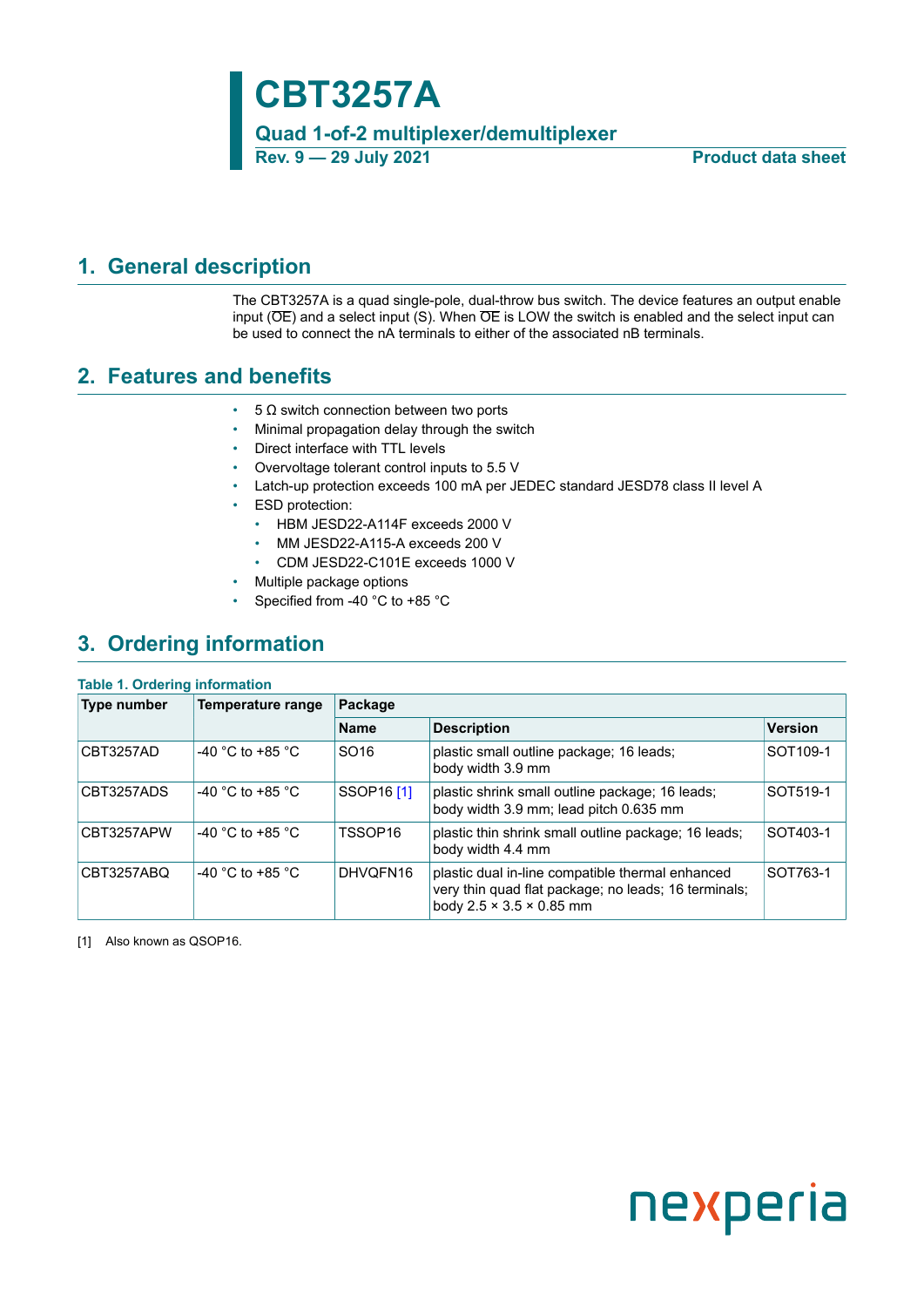# <span id="page-1-0"></span>**4. Functional diagram**



# <span id="page-1-1"></span>**5. Pinning information**



### <span id="page-1-2"></span>**5.1. Pinning**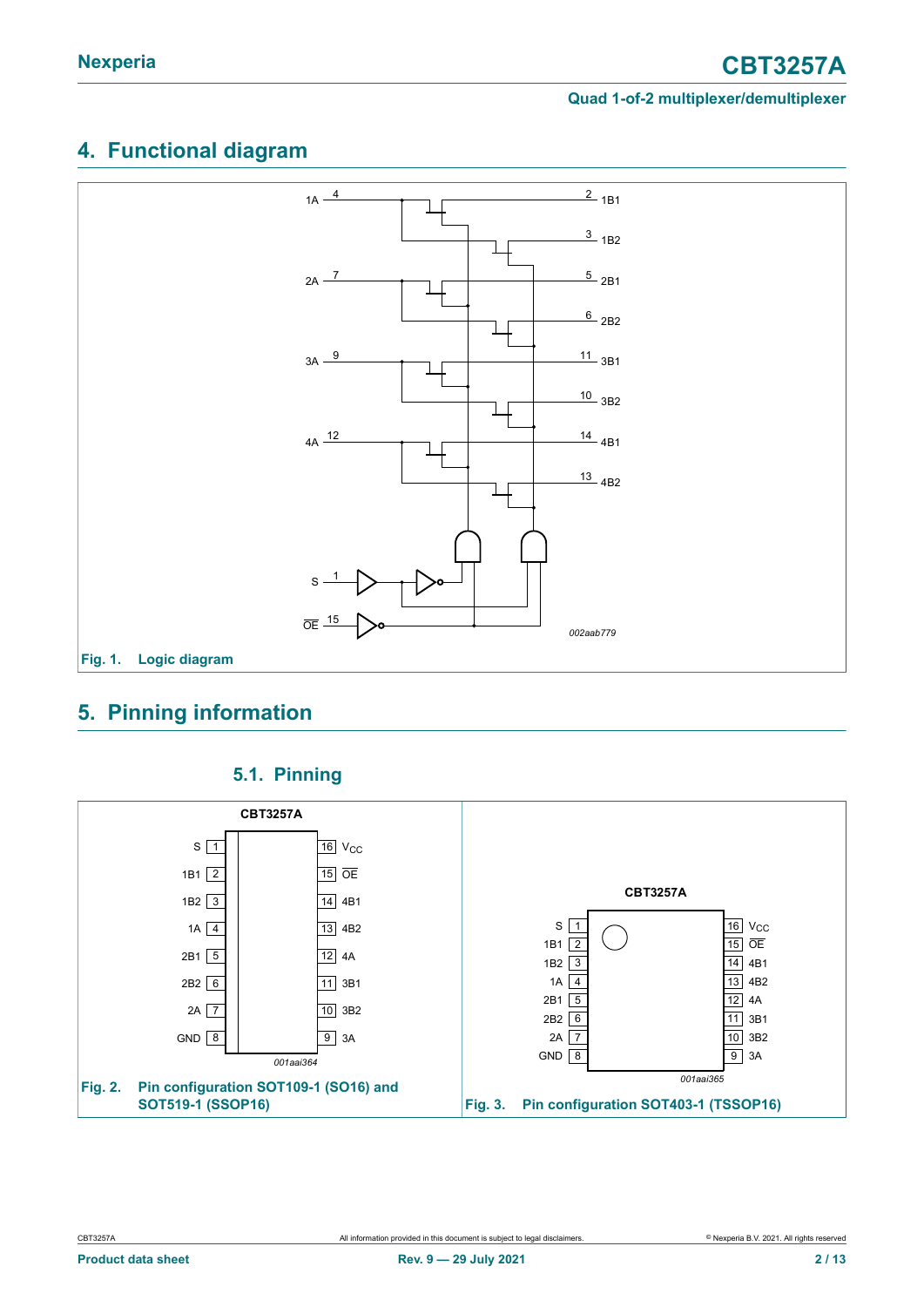# **Nexperia CBT3257A**

#### **Quad 1-of-2 multiplexer/demultiplexer**



### <span id="page-2-0"></span>**5.2. Pin description**

|  | <b>Table 2. Pin description</b> |
|--|---------------------------------|
|  |                                 |

| Symbol              | Pin                        | <b>Description</b>         |
|---------------------|----------------------------|----------------------------|
| ls                  |                            | select control input       |
| 1B1, 2B1, 3B1, 4B1, | $\vert 2, 5, 11, 14 \vert$ | B1 outputs/inputs          |
| 1B2, 2B2, 3B2, 4B2  | 3, 6, 10, 13               | B2 outputs/inputs          |
| 1A, 2A, 3A, 4A      | 4, 7, 9, 12                | A inputs/outputs           |
| <b>GND</b>          | 8                          | ground (0 V)               |
| <b>OE</b>           | 15                         | output enable (active LOW) |
| V <sub>CC</sub>     | 16                         | positive supply voltage    |

# <span id="page-2-1"></span>**6. Functional description**

#### **Table 3. Function selection**

*H = HIGH voltage level; L = LOW voltage level; X = Don't care.*

| Inputs          | Switch |             |
|-----------------|--------|-------------|
| $\overline{OE}$ |        |             |
| ┕               |        | $nA$ to nB1 |
|                 | H      | $nA$ to nB2 |
| lн              | ↗      | switch off  |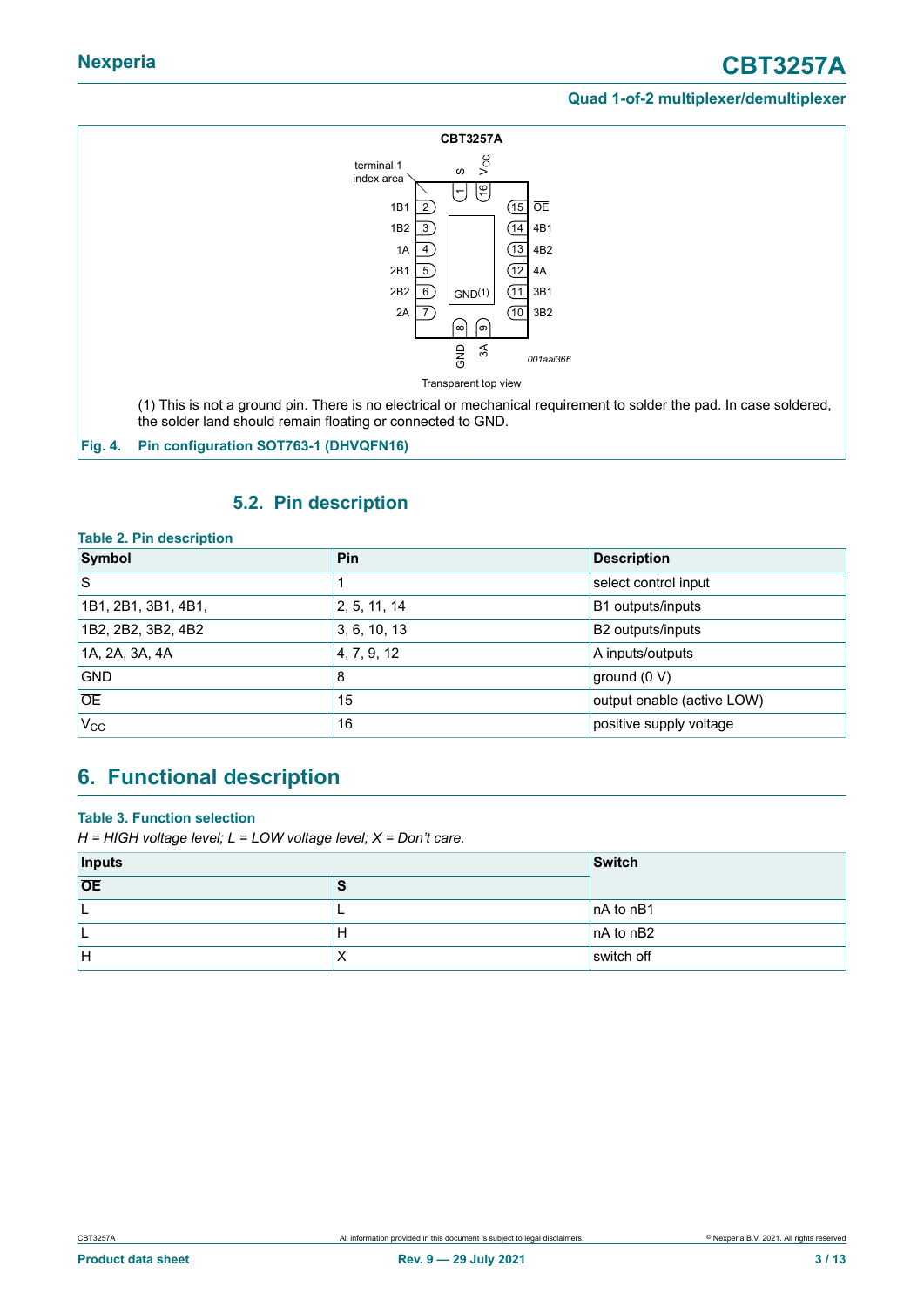# <span id="page-3-2"></span><span id="page-3-0"></span>**7. Limiting values**

#### **Table 4. Limiting values**

*In accordance with the Absolute Maximum Rating System (IEC 60134).*

|                  | Symbol Parameter        | <b>Conditions</b>                      | Min                      | <b>Max</b> | <b>Unit</b> |
|------------------|-------------------------|----------------------------------------|--------------------------|------------|-------------|
| $V_{\rm CC}$     | supply voltage          |                                        | $-0.5$                   | $+7.0$     | V           |
| V <sub>1</sub>   | input voltage           | ่11                                    | $-0.5$                   | $+7.0$     | V           |
| $I_{SW}$         | switch current          | continuous current through each switch | $\overline{\phantom{0}}$ | 128        | mA          |
| lık              | input clamping current  | $V_1 < 0 V$                            | -50                      |            | mA          |
| $T_{\text{stg}}$ | storage temperature     |                                        | -65                      | $+150$     | $^{\circ}C$ |
| $P_{\text{tot}}$ | total power dissipation | $T_{amb}$ = -40 °C to +85 °C           |                          | 500        | mW          |

[1] The input and output negative voltage ratings may be exceeded if the input and output clamp current ratings are observed.

### <span id="page-3-3"></span>**8. Recommended operating conditions**

#### **Table 5. Operating conditions**

All unused control inputs of the device must be held at V<sub>CC</sub> or GND to ensure proper device operation.

| Symbol           | Parameter                | <b>Conditions</b>     | Min                      | Max             | Unit |
|------------------|--------------------------|-----------------------|--------------------------|-----------------|------|
| 'V <sub>CC</sub> | supply voltage           |                       | 4.5                      | 5.5             |      |
| 'V <sub>IH</sub> | HIGH-level input voltage |                       | 2.0                      | $\qquad \qquad$ |      |
| 'V <sub>IL</sub> | LOW-level input voltage  |                       | $\overline{\phantom{a}}$ | 0.8             |      |
| amb              | ambient temperature      | operating in free-air | -40                      | +85             | °C   |

### <span id="page-3-4"></span>**9. Static characteristics**

<span id="page-3-1"></span>

|                                         | <b>Table 6. Static characteristics</b> |                                                                                                   |                               |        |            |             |
|-----------------------------------------|----------------------------------------|---------------------------------------------------------------------------------------------------|-------------------------------|--------|------------|-------------|
| Symbol Parameter                        |                                        | <b>Conditions</b>                                                                                 | $T_{amb}$ = -40 °C to +85 °C. |        |            | <b>Unit</b> |
|                                         |                                        |                                                                                                   | <b>Min</b>                    | Typ[1] | <b>Max</b> |             |
| $V_{\text{IK}}$                         | input clamping voltage                 | $V_{CC}$ = 4.5 V; I <sub>I</sub> = -18 mA                                                         |                               |        | $-1.2$     | $\vee$      |
| V <sub>pass</sub>                       | pass voltage                           | $V_1 = V_{CC} = 5.0 V$ ; $I_0 = -100 \mu A$                                                       | 3.6                           | 3.9    | 4.2        | $\vee$      |
| $\mathsf{I}_1$                          | input leakage current                  | $V_{CC}$ = 5.5 V; V <sub>1</sub> = GND or 5.5 V                                                   |                               |        | ±1         | μA          |
| $I_{\rm CC}$                            | supply current                         | $V_{CC}$ = 5.5 V; $I_{O}$ = 0 mA; V <sub>1</sub> = V <sub>CC</sub> or GND                         |                               |        | 3          | μA          |
| $\Delta I_{CC}$                         | additional supply current              | [2]<br>per input; $V_{CC}$ = 5.5 V; one input at 3.4 V,<br>other inputs at V <sub>CC</sub> or GND |                               |        | 2.5        | mA          |
| $ C_1 $                                 | input capacitance                      | control pins; $V_1 = 3$ V or 0 V                                                                  |                               | 3.3    |            | pF          |
| $C_{io(off)}$<br>off-state input/output |                                        | A port; $V_0 = 3 V$ or 0 V; $\overline{OE} = V_{CC}$                                              |                               | 9.9    |            | pF          |
|                                         | capacitance                            | B port; $V_{\text{O}} = 3$ V or 0 V; $\overline{\text{OE}} = V_{\text{CC}}$                       |                               | 6.4    |            | pF          |
| $R_{ON}$                                | ON resistance                          | $V_{CC}$ = 4.5 V<br>$[3]$                                                                         |                               |        |            |             |
|                                         |                                        | $V_1 = 0 V$ ; $I_1 = 64 mA$                                                                       |                               | 5      | 7          | Ω           |
|                                         |                                        | $V_1 = 0 V$ ; $I_1 = 30 mA$                                                                       |                               | 5      | 7          | Ω           |
|                                         |                                        | $V_1 = 2.4$ V; $I_1 = 15$ mA                                                                      |                               | 10     | 15         | Ω           |

[1] All typical values are measured at  $V_{CC} = 5 V$ ;  $T_{amb} = 25 °C$ .<br>[2] This is the increase in supply current for each input that is a

This is the increase in supply current for each input that is at the specified TTL voltage level rather than  $V_{CC}$  or GND.

[3] Measured by the voltage drop between the nA and the nBn terminals at the indicated current through the switch. The lowest voltage of the two (nA or nBn) terminals determines the ON resistance.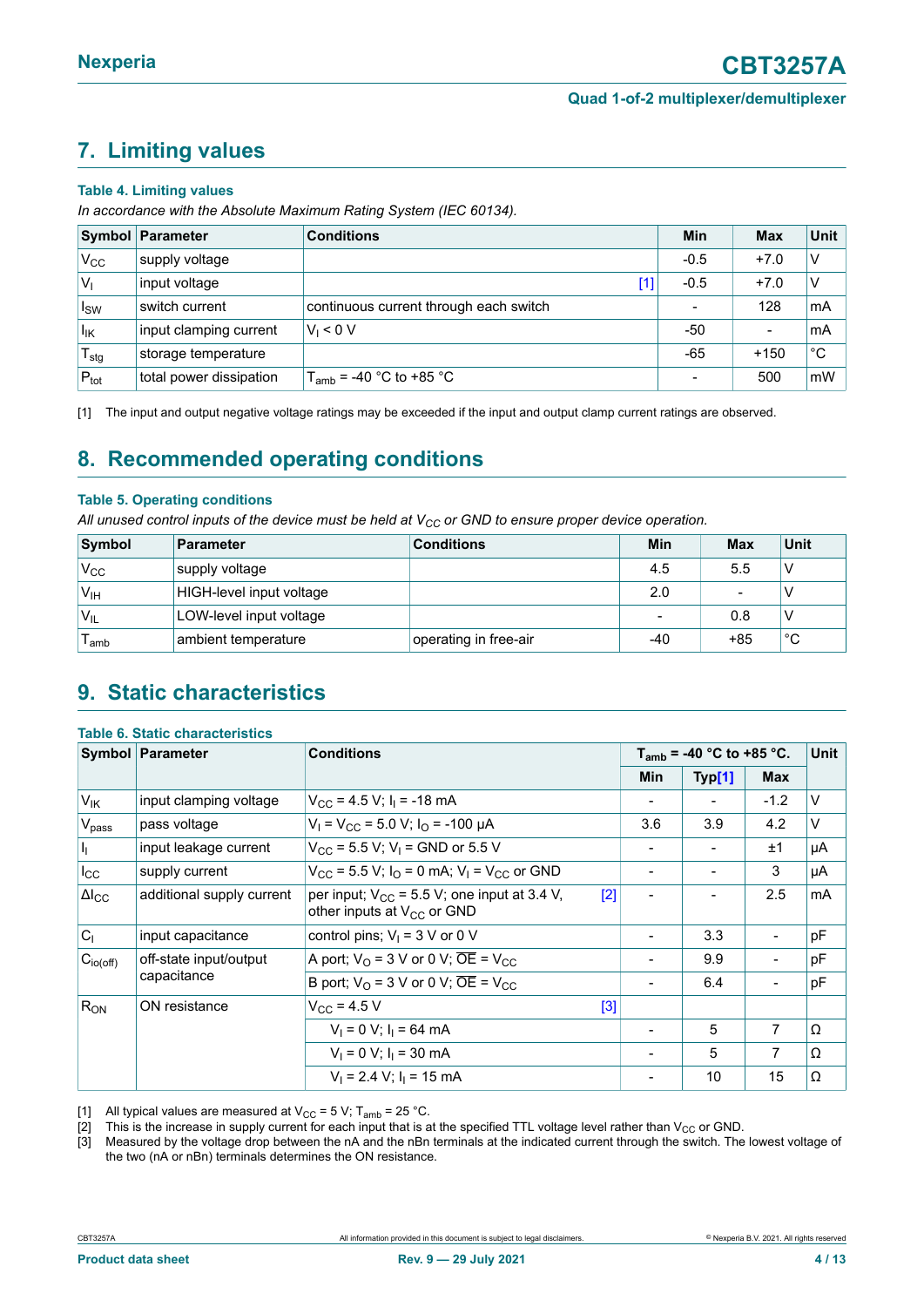# <span id="page-4-3"></span><span id="page-4-1"></span>**10. Dynamic characteristics**

#### **Table 7. Dynamic characteristics**

 $V_{CC}$  = 4.5 V to 5.5 V; for test circuit see  $Fig. 7$ .

|                           | <b>Symbol Parameter</b> | <b>Conditions</b>                                 |     | Unit<br>$T_{amb}$ = -40 °C to +85 °C |     |  |
|---------------------------|-------------------------|---------------------------------------------------|-----|--------------------------------------|-----|--|
|                           |                         |                                                   | Min | <b>Max</b>                           |     |  |
| $t_{\rm pd}$              | propagation delay       | nA to nBn or nBn to nA; see Fig. 5<br>$[1]$ $[2]$ |     | 0.25                                 | ns  |  |
|                           |                         | [1] [2]<br>S to nA; see Fig. 5                    | 1.4 | 5.0                                  | ns  |  |
| t <sub>en</sub>           | enable time             | $\overline{OE}$ to nA or nBn; see Fig. 6<br>$[2]$ | 1.5 | 5.1                                  | ns  |  |
|                           |                         | $[2]$<br>S to nBn; see <u>Fig. 6</u>              | 1.4 | 5.2                                  | Ins |  |
| disable time<br>$t_{dis}$ |                         | OE to nA or nBn; see Fig. 6<br>$[2]$              | 2.2 | 5.5                                  | ns  |  |
|                           |                         | [2]<br>S to nBn; see Fig. 6                       | 1.0 | 5.0                                  | ns  |  |

[1] This parameter is warranted but not production tested. The propagation delay is based on the RC time constant of the typical ON resistance of the switch and a load capacitance, when driven by an ideal voltage source (zero output impedance).

[2]  $t_{PLH}$  and t<sub>PHL</sub> are the same as t<sub>pd</sub>; t<sub>PZL</sub> and t<sub>PZH</sub> are the same as t<sub>en</sub>; t<sub>PLZ</sub> and t<sub>PHZ</sub> are the same as t<sub>dis</sub>.

### <span id="page-4-4"></span>**10.1. Waveforms and test circuit**

<span id="page-4-2"></span><span id="page-4-0"></span>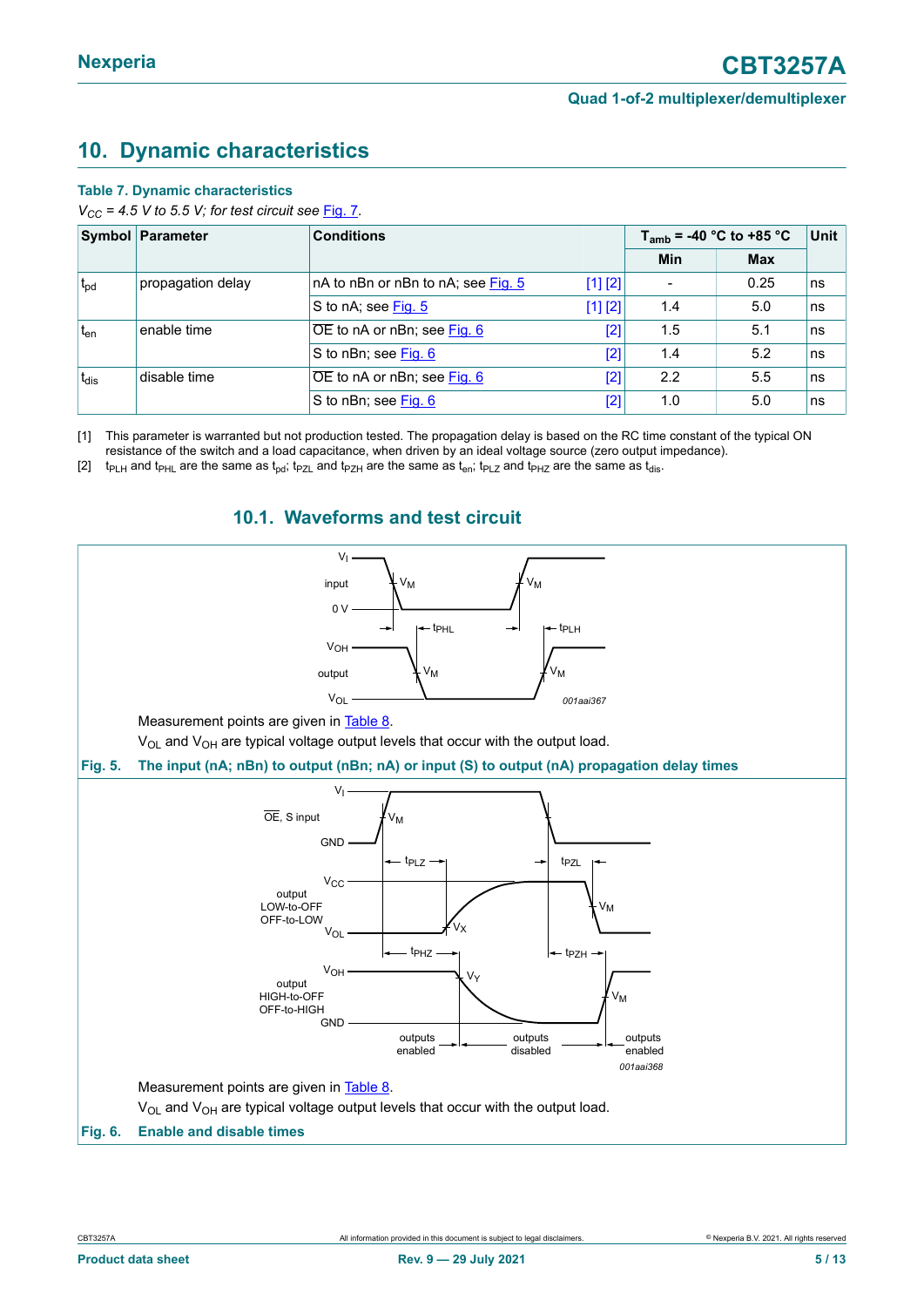# **Nexperia CBT3257A**

### **Quad 1-of-2 multiplexer/demultiplexer**

<span id="page-5-1"></span>

| TUDIO OF MICHAELICITICITY POINTS<br><b>Supply voltage</b> | Input        |                | Output |                                |                  |
|-----------------------------------------------------------|--------------|----------------|--------|--------------------------------|------------------|
| $V_{\rm CC}$                                              |              | V <sub>M</sub> | Vм     | Vy<br>$\overline{\phantom{a}}$ | Vv               |
| $14.5$ V to 5.5 V                                         | GND to 3.0 V | 1.5V           | 1.5V   | $V_{OL}$ + 0.3 V               | $V_{OH}$ - 0.3 V |

### **Table 8. Measurement points**

<span id="page-5-0"></span>

#### <span id="page-5-2"></span>**Table 9. Test data**

| <b>Supply voltage</b>           | <b>∐nput</b> |            | Load  |                           | <b>VEXT</b>       |                   |                                     |
|---------------------------------|--------------|------------|-------|---------------------------|-------------------|-------------------|-------------------------------------|
| $V_{\rm CC}$                    |              | , եր, եր   | vı    | $\mathbb{R}_{\mathsf{L}}$ | <b>TPLH, TPHL</b> | <b>TPLZ, TPZL</b> | t <sub>PHZ</sub> , t <sub>PZH</sub> |
| $ 4.5 \vee \text{to } 5.5 \vee$ | GND to 3.0 V | $≤ 2.5$ ns | 50 pF | $500 \Omega$              | open              | 7.0V              | open                                |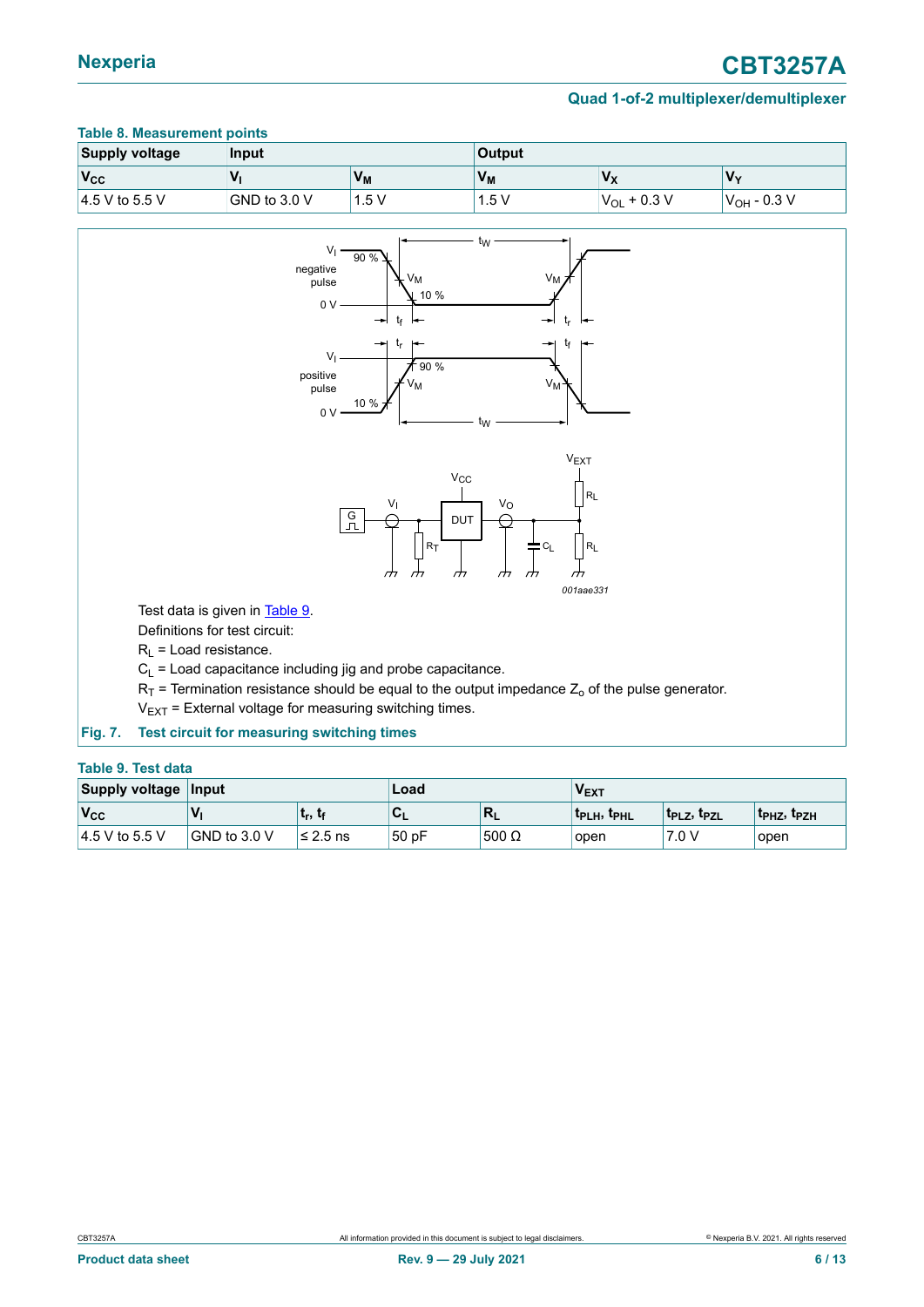# <span id="page-6-0"></span>**11. Package outline**



#### **Fig. 8. Package outline SOT109-1 (SO16)**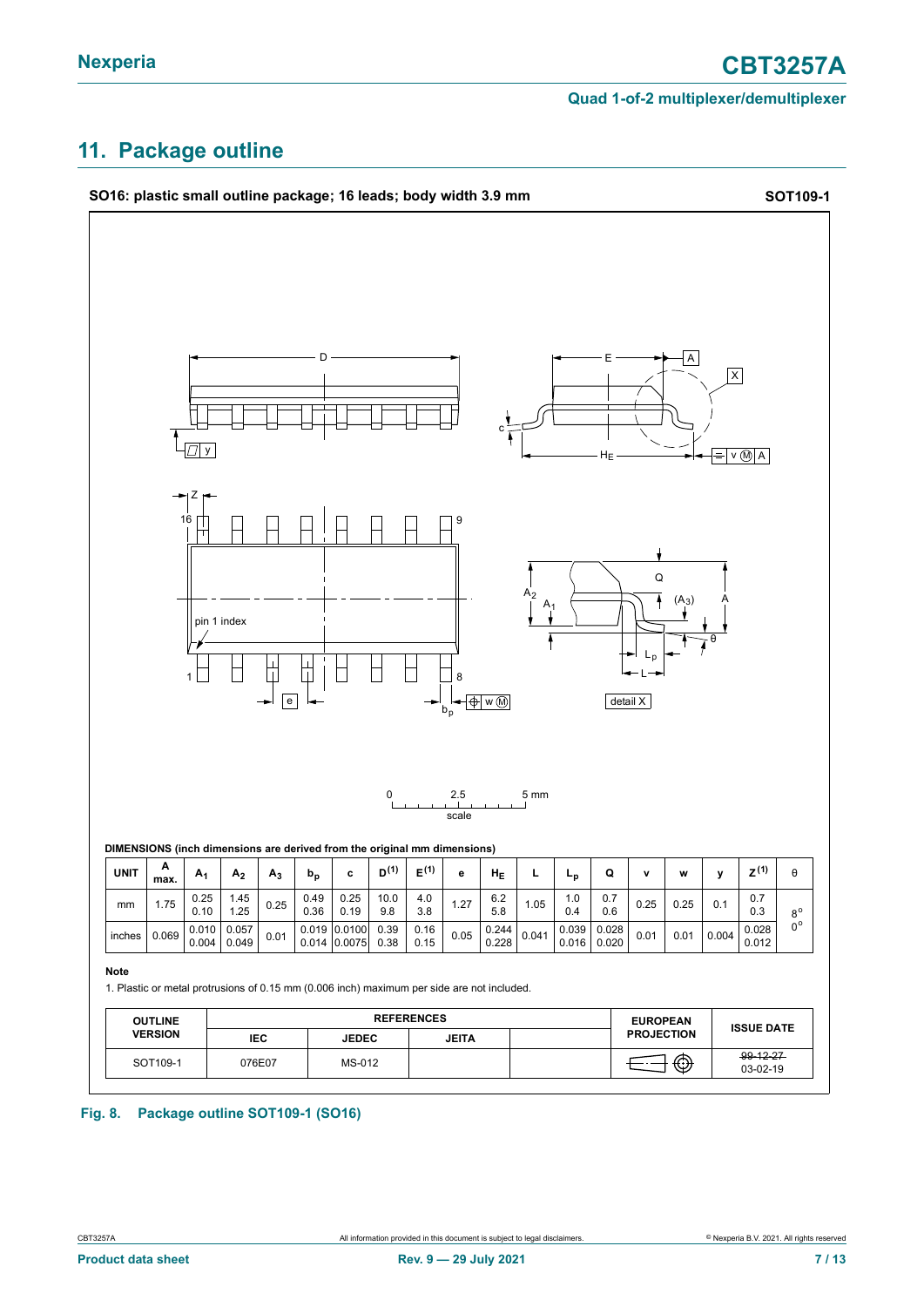

### **SSOP16: plastic shrink small outline package; 16 leads; body width 3.9 mm; lead pitch 0.635 mm SOT519-1**

**Fig. 9. Package outline SOT519-1 (SSOP16)**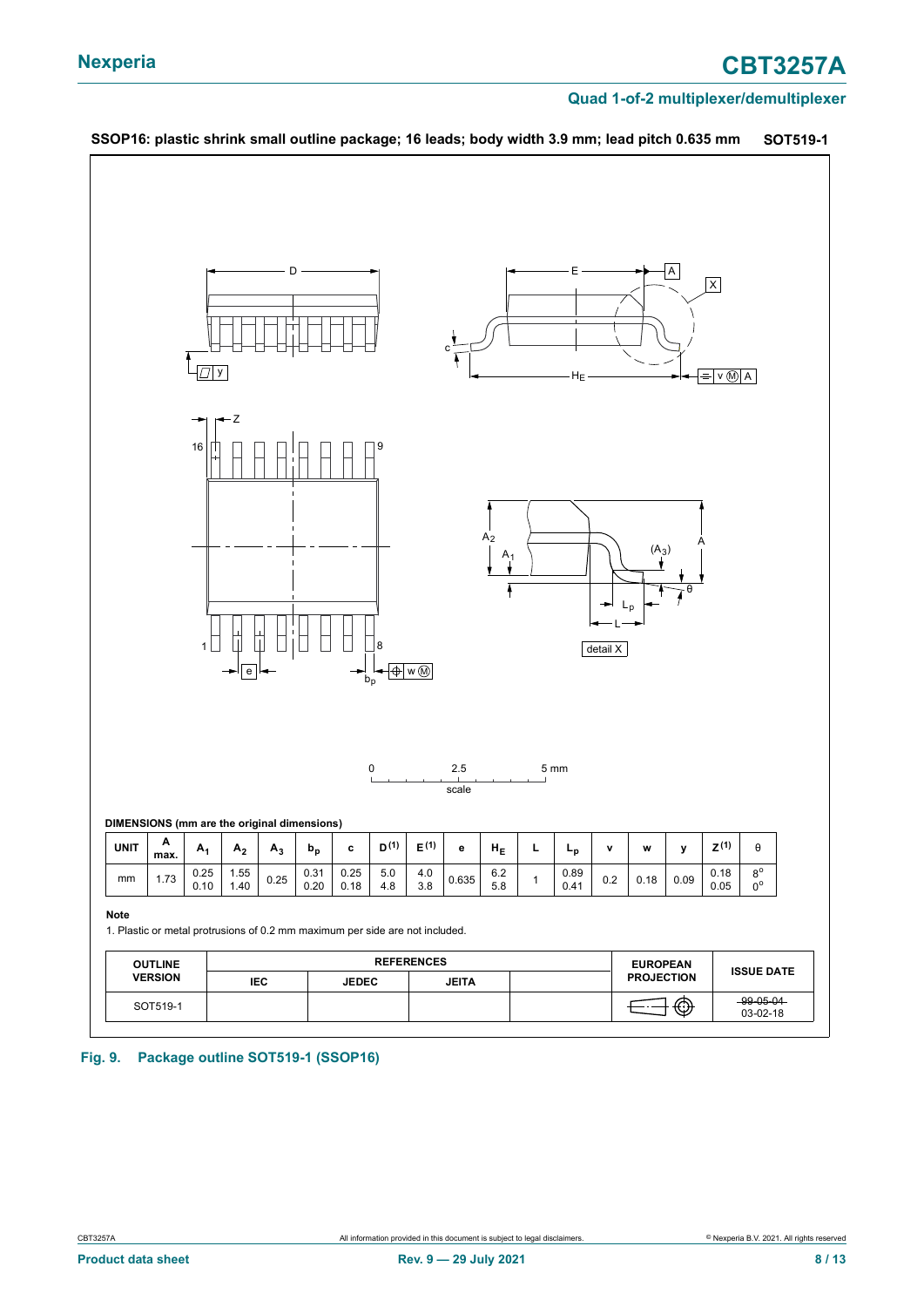

**Fig. 10. Package outline SOT403-1 (TSSOP16)**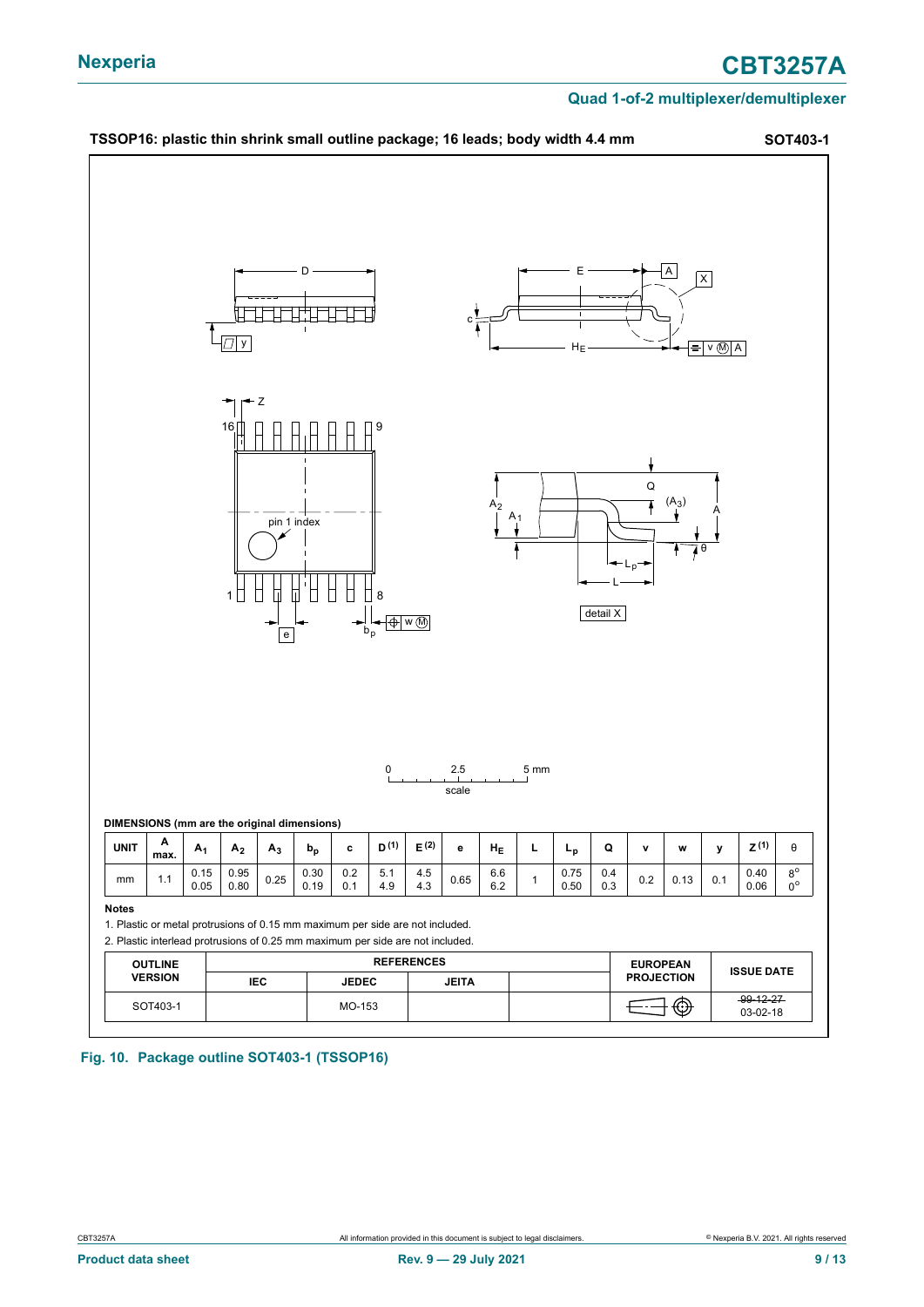

**Fig. 11. Package outline SOT763-1 (DHVQFN16)**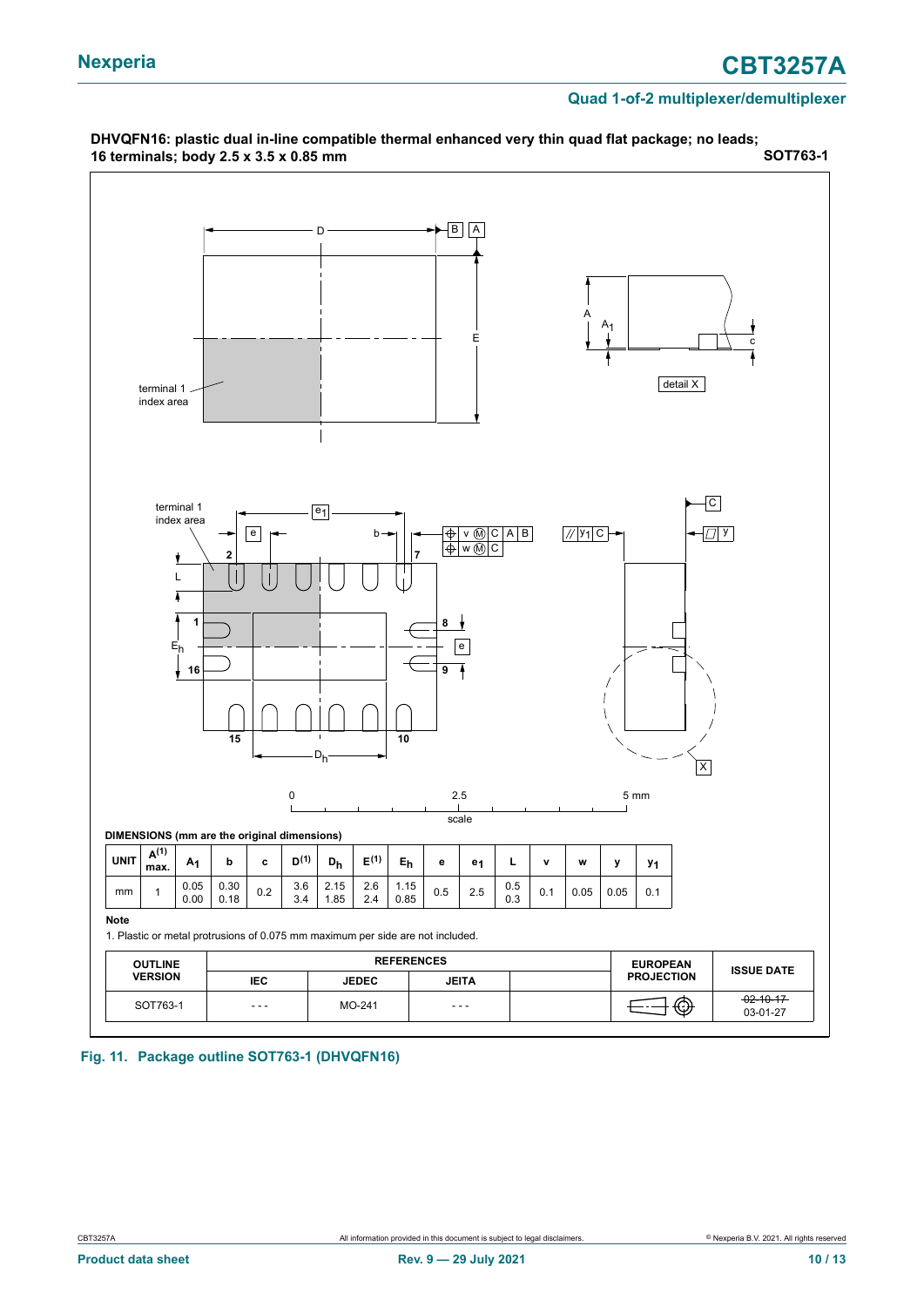# <span id="page-10-0"></span>**12. Abbreviations**

| <b>Table 10. Abbreviations</b> |                             |  |  |
|--------------------------------|-----------------------------|--|--|
| Acronym                        | <b>Description</b>          |  |  |
| <b>CDM</b>                     | <b>Charged Device Model</b> |  |  |
| <b>DUT</b>                     | Device Under Test           |  |  |
| <b>ESD</b>                     | ElectroStatic Discharge     |  |  |
| <b>HBM</b>                     | Human Body Model            |  |  |
| <b>MM</b>                      | Machine Model               |  |  |
| <b>TTL</b>                     | Transistor-Transistor Logic |  |  |

# <span id="page-10-1"></span>**13. Revision history**

| <b>Table 11. Revision history</b> |                                                                                         |                                                                                                                                                           |                      |                   |  |  |  |
|-----------------------------------|-----------------------------------------------------------------------------------------|-----------------------------------------------------------------------------------------------------------------------------------------------------------|----------------------|-------------------|--|--|--|
| Document ID                       | Release date                                                                            | Data sheet status                                                                                                                                         | <b>Change notice</b> | <b>Supersedes</b> |  |  |  |
| CBT3257A v.9                      | 20210729                                                                                | Product data sheet                                                                                                                                        |                      | CBT3257A v.8      |  |  |  |
| Modifications:                    |                                                                                         | Type number CBT3257ADB (SOT338-1 / SSOP16) removed.                                                                                                       |                      |                   |  |  |  |
| CBT3257A v.8                      | 20210316                                                                                | Product data sheet                                                                                                                                        |                      | CBT3257A v.7      |  |  |  |
| Modifications:                    |                                                                                         | Type number CBT3257ADB (SOT338-1 / SSOP16) added.                                                                                                         |                      |                   |  |  |  |
| CBT3257A v.7                      | 20210208                                                                                | Product data sheet                                                                                                                                        |                      | CBT3257A v.6      |  |  |  |
| Modifications:                    | Type number CBT3257ADB (SOT338-1 / SSOP16) removed.<br>Section 1 and Section 2 updated. |                                                                                                                                                           |                      |                   |  |  |  |
| CBT3257A v.6                      | 20190620                                                                                | Product data sheet                                                                                                                                        |                      | CBT3257A v.5      |  |  |  |
| Modifications:                    | guidelines of Nexperia.                                                                 | The format of this data sheet has been redesigned to comply with the identity<br>Legal texts have been adapted to the new company name where appropriate. |                      |                   |  |  |  |
| CBT3257A v.5                      | 20130404                                                                                | Product data sheet                                                                                                                                        |                      | CBT3257A v.4      |  |  |  |
| Modifications:                    |                                                                                         | Table 6: values for pass voltage modified.                                                                                                                |                      |                   |  |  |  |
| CBT3257A v.4                      | 20090319                                                                                | Product data sheet                                                                                                                                        |                      | CBT3257A v.3      |  |  |  |
| CBT3257A v.3                      | 20080704                                                                                | Product data sheet                                                                                                                                        |                      | CBT3257A v.2      |  |  |  |
| CBT3257A v.2                      | 20070704                                                                                | Product data sheet                                                                                                                                        |                      | CBT3257A v.1      |  |  |  |
| CBT3257A v.1                      | 20051027                                                                                | Product data sheet                                                                                                                                        |                      |                   |  |  |  |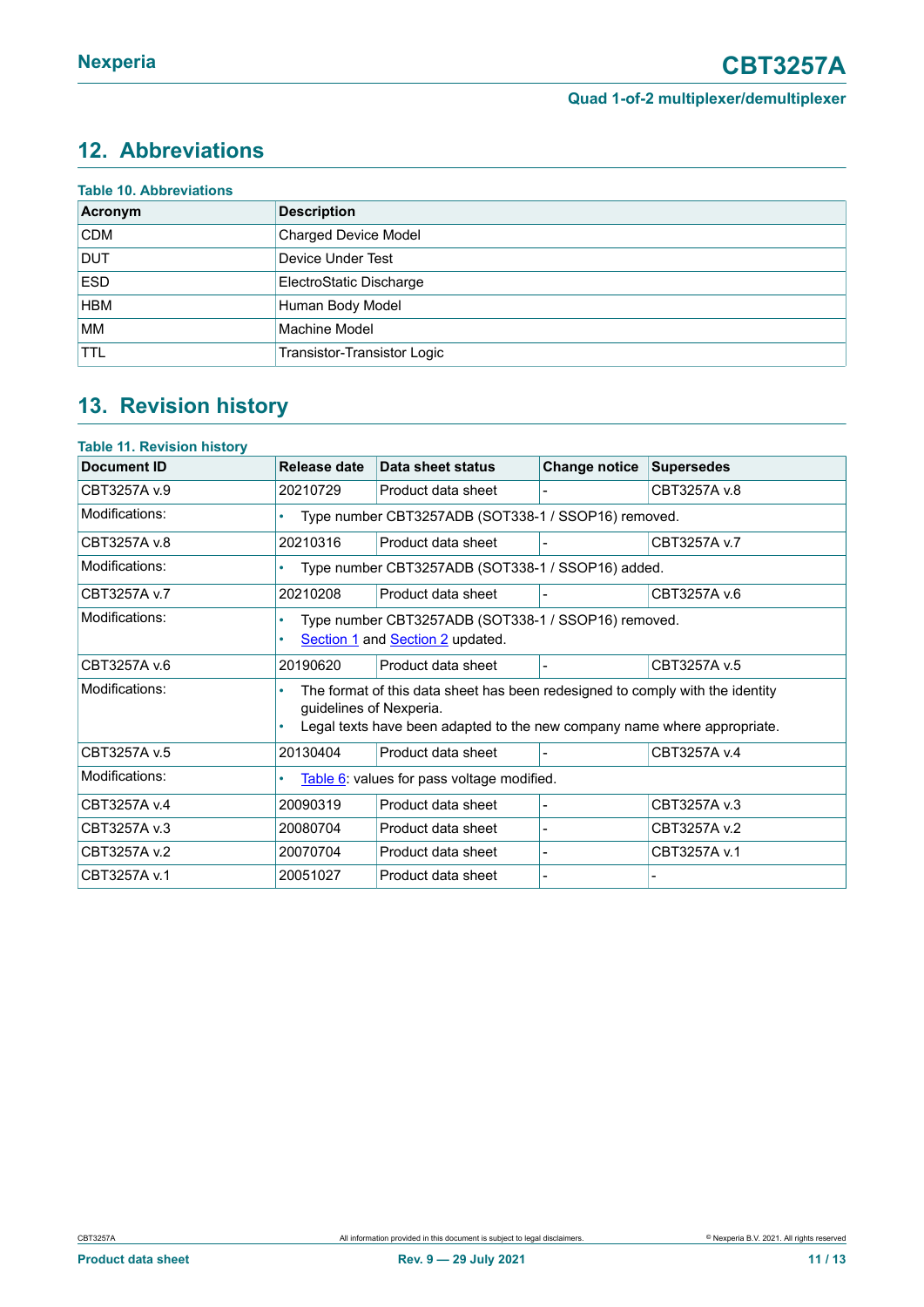# <span id="page-11-0"></span>**14. Legal information**

#### **Data sheet status**

| Document status<br>$[1]$ [2]      | <b>Product</b><br>status [3] | <b>Definition</b>                                                                           |
|-----------------------------------|------------------------------|---------------------------------------------------------------------------------------------|
| Objective [short]<br>data sheet   | Development                  | This document contains data from<br>the objective specification for<br>product development. |
| Preliminary [short]<br>data sheet | Qualification                | This document contains data from<br>the preliminary specification.                          |
| Product [short]<br>data sheet     | Production                   | This document contains the product<br>specification.                                        |

[1] Please consult the most recently issued document before initiating or completing a design.

- The term 'short data sheet' is explained in section "Definitions".
- [3] The product status of device(s) described in this document may have changed since this document was published and may differ in case of multiple devices. The latest product status information is available on the internet at [https://www.nexperia.com.](https://www.nexperia.com)

#### **Definitions**

**Draft** — The document is a draft version only. The content is still under internal review and subject to formal approval, which may result in modifications or additions. Nexperia does not give any representations or warranties as to the accuracy or completeness of information included herein and shall have no liability for the consequences of use of such information.

**Short data sheet** — A short data sheet is an extract from a full data sheet with the same product type number(s) and title. A short data sheet is intended for quick reference only and should not be relied upon to contain detailed and full information. For detailed and full information see the relevant full data sheet, which is available on request via the local Nexperia sales office. In case of any inconsistency or conflict with the short data sheet, the full data sheet shall prevail.

**Product specification** — The information and data provided in a Product data sheet shall define the specification of the product as agreed between Nexperia and its customer, unless Nexperia and customer have explicitly agreed otherwise in writing. In no event however, shall an agreement be valid in which the Nexperia product is deemed to offer functions and qualities beyond those described in the Product data sheet.

#### **Disclaimers**

**Limited warranty and liability** — Information in this document is believed to be accurate and reliable. However, Nexperia does not give any representations or warranties, expressed or implied, as to the accuracy or completeness of such information and shall have no liability for the consequences of use of such information. Nexperia takes no responsibility for the content in this document if provided by an information source outside of Nexperia.

In no event shall Nexperia be liable for any indirect, incidental, punitive, special or consequential damages (including - without limitation - lost profits, lost savings, business interruption, costs related to the removal or replacement of any products or rework charges) whether or not such damages are based on tort (including negligence), warranty, breach of contract or any other legal theory.

Notwithstanding any damages that customer might incur for any reason whatsoever, Nexperia's aggregate and cumulative liability towards customer for the products described herein shall be limited in accordance with the Terms and conditions of commercial sale of Nexperia.

**Right to make changes** — Nexperia reserves the right to make changes to information published in this document, including without limitation specifications and product descriptions, at any time and without notice. This document supersedes and replaces all information supplied prior to the publication hereof.

**Suitability for use** — Nexperia products are not designed, authorized or warranted to be suitable for use in life support, life-critical or safety-critical systems or equipment, nor in applications where failure or malfunction of an Nexperia product can reasonably be expected to result in personal

#### **Quad 1-of-2 multiplexer/demultiplexer**

injury, death or severe property or environmental damage. Nexperia and its suppliers accept no liability for inclusion and/or use of Nexperia products in such equipment or applications and therefore such inclusion and/or use is at the customer's own risk.

**Quick reference data** — The Quick reference data is an extract of the product data given in the Limiting values and Characteristics sections of this document, and as such is not complete, exhaustive or legally binding.

**Applications** — Applications that are described herein for any of these products are for illustrative purposes only. Nexperia makes no representation or warranty that such applications will be suitable for the specified use without further testing or modification.

Customers are responsible for the design and operation of their applications and products using Nexperia products, and Nexperia accepts no liability for any assistance with applications or customer product design. It is customer's sole responsibility to determine whether the Nexperia product is suitable and fit for the customer's applications and products planned, as well as for the planned application and use of customer's third party customer(s). Customers should provide appropriate design and operating safeguards to minimize the risks associated with their applications and products.

Nexperia does not accept any liability related to any default, damage, costs or problem which is based on any weakness or default in the customer's applications or products, or the application or use by customer's third party customer(s). Customer is responsible for doing all necessary testing for the customer's applications and products using Nexperia products in order to avoid a default of the applications and the products or of the application or use by customer's third party customer(s). Nexperia does not accept any liability in this respect.

**Limiting values** — Stress above one or more limiting values (as defined in the Absolute Maximum Ratings System of IEC 60134) will cause permanent damage to the device. Limiting values are stress ratings only and (proper) operation of the device at these or any other conditions above those given in the Recommended operating conditions section (if present) or the Characteristics sections of this document is not warranted. Constant or repeated exposure to limiting values will permanently and irreversibly affect the quality and reliability of the device.

**Terms and conditions of commercial sale** — Nexperia products are sold subject to the general terms and conditions of commercial sale, as published at [http://www.nexperia.com/profile/terms,](http://www.nexperia.com/profile/terms) unless otherwise agreed in a valid written individual agreement. In case an individual agreement is concluded only the terms and conditions of the respective agreement shall apply. Nexperia hereby expressly objects to applying the customer's general terms and conditions with regard to the purchase of Nexperia products by customer.

**No offer to sell or license** — Nothing in this document may be interpreted or construed as an offer to sell products that is open for acceptance or the grant, conveyance or implication of any license under any copyrights, patents or other industrial or intellectual property rights.

**Export control** — This document as well as the item(s) described herein may be subject to export control regulations. Export might require a prior authorization from competent authorities.

**Non-automotive qualified products** — Unless this data sheet expressly states that this specific Nexperia product is automotive qualified, the product is not suitable for automotive use. It is neither qualified nor tested in accordance with automotive testing or application requirements. Nexperia accepts no liability for inclusion and/or use of non-automotive qualified products in automotive equipment or applications.

In the event that customer uses the product for design-in and use in automotive applications to automotive specifications and standards, customer (a) shall use the product without Nexperia's warranty of the product for such automotive applications, use and specifications, and (b) whenever customer uses the product for automotive applications beyond Nexperia's specifications such use shall be solely at customer's own risk, and (c) customer fully indemnifies Nexperia for any liability, damages or failed product claims resulting from customer design and use of the product for automotive applications beyond Nexperia's standard warranty and Nexperia's product specifications.

**Translations** — A non-English (translated) version of a document is for reference only. The English version shall prevail in case of any discrepancy between the translated and English versions.

#### **Trademarks**

Notice: All referenced brands, product names, service names and trademarks are the property of their respective owners.